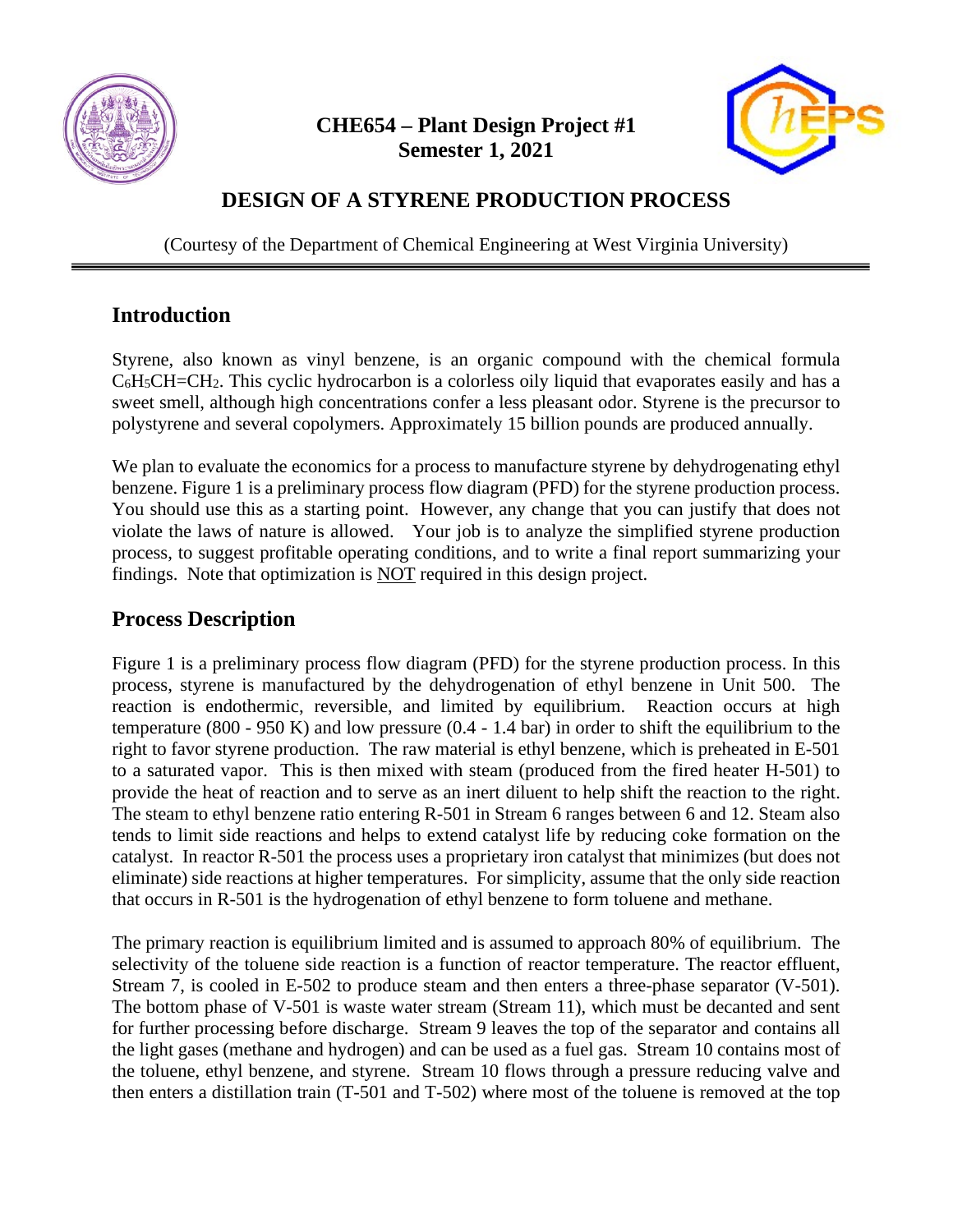of first column (T-501) in Stream 17. The remaining toluene and all the ethyl benzene and styrene leaving the bottom of this column in Stream 15 enter the second column (T-502). From T-502, Stream 20 is recycled and mixed with fresh ethyl benzene before the reactor. The bottom product of T-502 leaving in Stream 18 contains the styrene leaving Unit 500.

#### **Process Details**

#### **Feed Streams**

- Stream 1: fresh ethyl benzene, assume available as a liquid at 30°C.
- Stream 4: low-pressure process steam available from elsewhere in the plant, to be superheated and used as diluent and heat source for mixture entering reactor in Stream 6.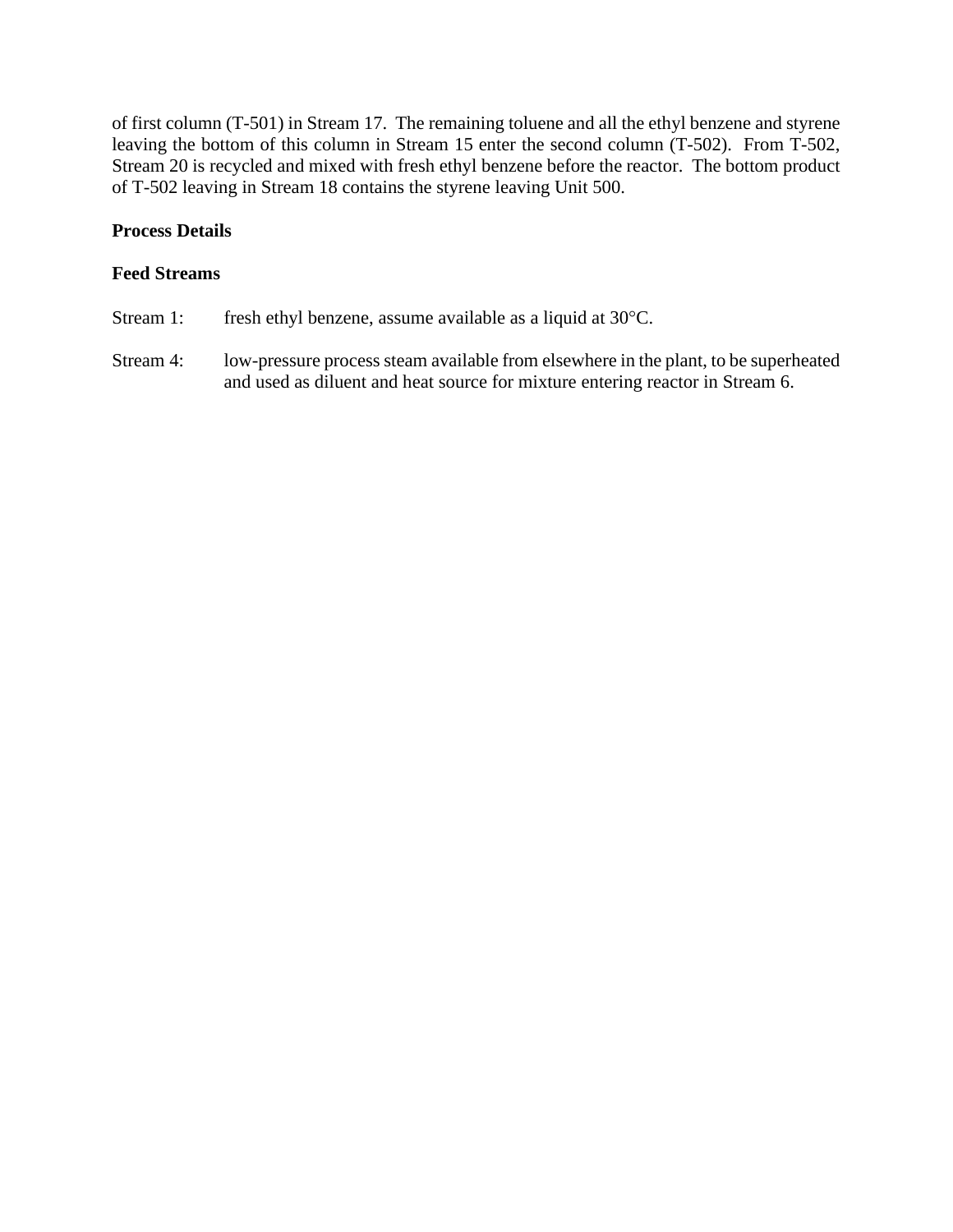| H-501  | E-501     | R-501   | E-502   | $P-501A/B$    | V-501              | T-501   | $E - 503$ | E-504    | $V-502$ | т-502   | $E-505$   | E-506    | $V-503$ | P-502 A/B P-503 A/B | toluene |
|--------|-----------|---------|---------|---------------|--------------------|---------|-----------|----------|---------|---------|-----------|----------|---------|---------------------|---------|
| steam  | feed      | styrene | product | waste         | three-             | toluene | condenser | reboiler | reflux  | styrene | condenser | reboiler | reflux  | stvrene             |         |
| heater | preheater | reactor | cooler  | water<br>pump | phase<br>separator | column  |           |          | drum    | column  |           |          | drum    | pump                | pump    |



Unit 500: Production of Styrene from Ethylbenzene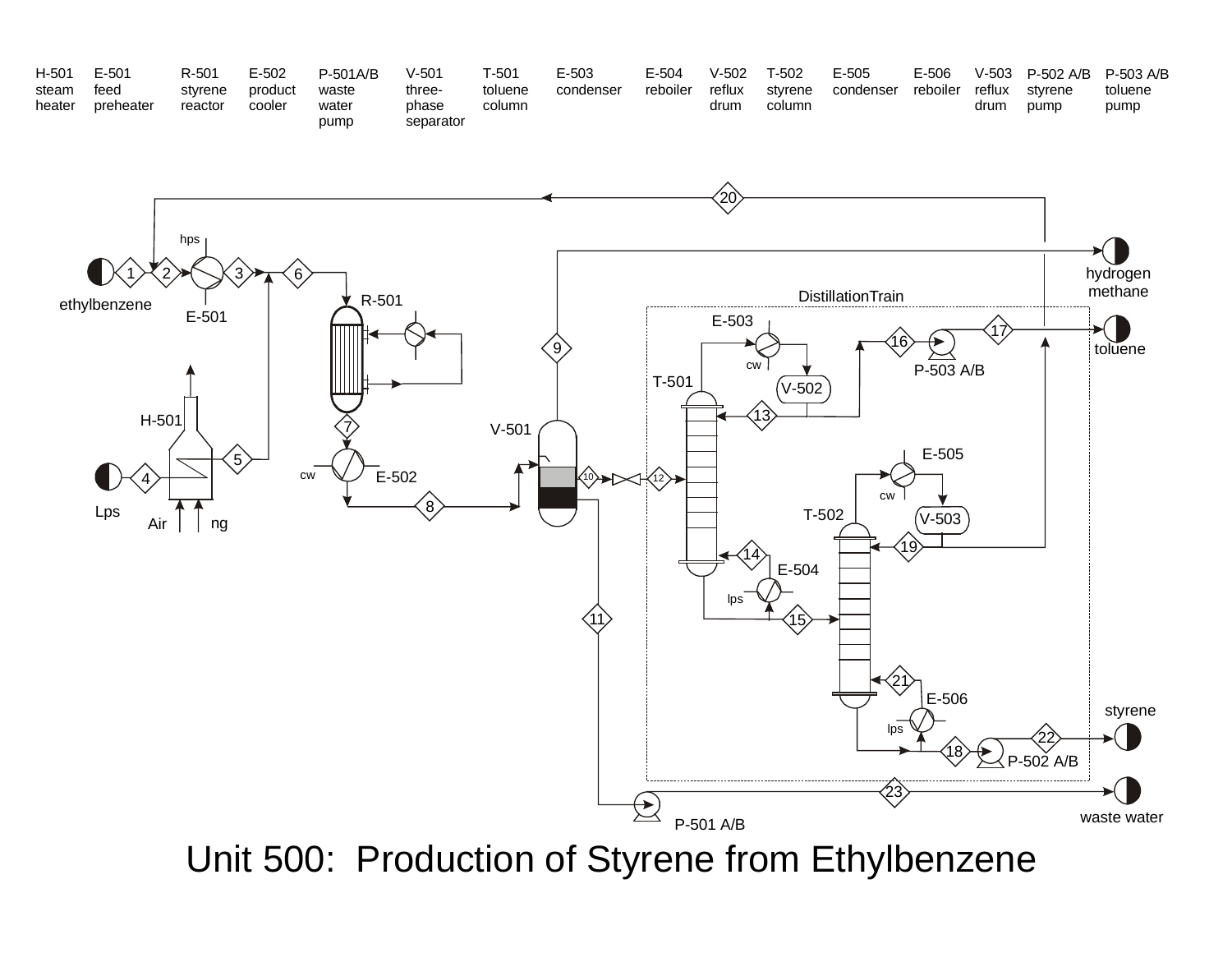#### **Effluent Streams**

- Stream 9: light-gas stream of hydrogen and methane with traces of water vapor and small amounts of ethyl benzene and toluene. Take credit as a fuel gas for hydrogen and methane in this stream only.
- Stream 17: 99.5% pure toluene with small amounts of ethyl benzene and styrene. The toluene in Stream 17 is at least 95% of the toluene produced. This stream can be sold as byproduct, but it should not exceed 2% of styrene production.
- Stream 22: styrene crude product of at least 99.5 wt% purity, 100,000 metric tons/yr, with small amounts of ethyl benzene. The styrene in Stream 22 is at least 98% of the styrene entering the distillation train.
- Stream 23: waste water stream from V-501; assume to be pure water for this design project, but Stream 11 must be processed at the associated waste-water treatment cost.

#### **Recycle Stream.**

Stream 20: primarily ethyl benzene with some toluene and styrene; assume this stream leaves the top of T-501 as a saturated liquid at 60 kPa.

#### **Equipment**

#### **Isothermal Fixed-Bed Catalytic Reactor (R-501)**

The following reactions occur:

$$
C_6H_5CH_2CH_3 \longleftrightarrow C_6H_5CHCH_2 + H_2
$$
ethyl benzene styrene

 $C_6H_5CH_2CH_3 + H_2 \longrightarrow C_6H_5CH_3 + CH_4$ ethyl benzene toluene methane

The primary reaction for styrene production is equilibrium limited, and is assumed to run at 80% of equilibrium. The styrene equilibrium conversion is calculated according to the following gas-phase reaction equation:

$$
K_{eq} = \frac{y_S y_{H_2} P}{y_{EB}}
$$

where  $y_S$ ,  $y_H$ <sub>2</sub>, and  $y_{FB}$  are mole fractions of styrene, hydrogen, and ethyl benzene, respectively, and *P* is the reactor total pressure in bar (1 bar = 100 kPa). The reaction equilibrium constant is a nonlinear function of temperature (in K) only, and is given as:

$$
\ln K_{eq} = 15.5408 - \frac{14852.6}{T}
$$

The side reaction is not equilibrium limited, but the fractional selectivity (*S*) for toluene formation in R-501 is temperature dependent and is given by the following: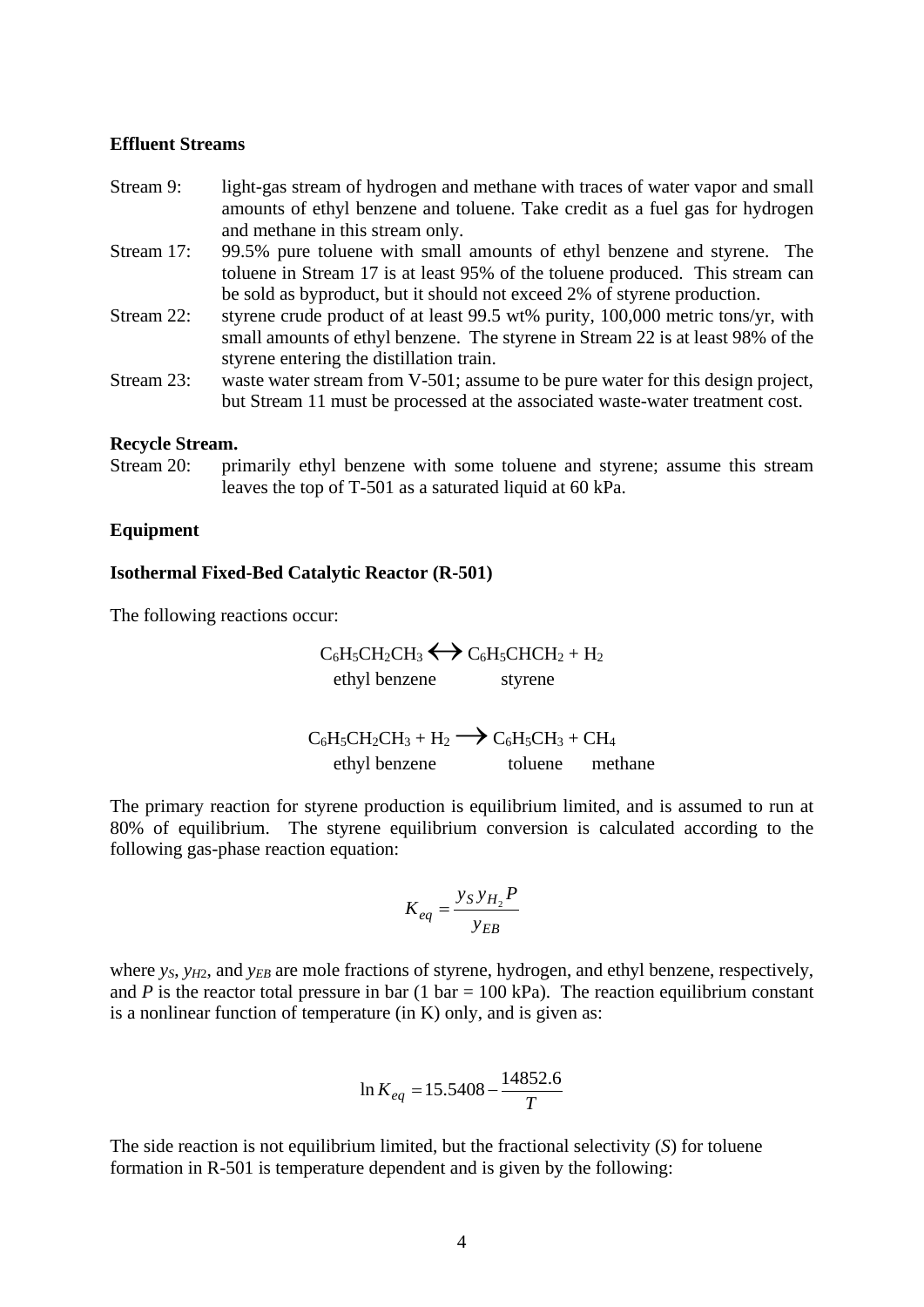$S = S_0 T^n$ 

where  $S_0$  and *n* must be obtained by regression of data provided below by the company lab. These data should not be extrapolated outside the range  $800 - 950$  K. The catalyst cost is significant. Based on the anticipated reactor size for this unit, assume catalyst use is at 40 metric ton/year for a 100,000 metric ton/yr styrene facility, with catalyst replacement required every 21 months.

#### **Three-Phase Separator (V-501)**

For purposes of this design project, assume the methane and hydrogen are insoluble in Streams 10 and 11, and the water is immiscible in the organic phase in Stream 10. Trace amounts of water vapor may be present in the methane/hydrogen gas in Stream 9. However, after decanting pure liquid water from V-501 in Stream 11, the styrene, ethyl benzene, and toluene are partitioned between Streams 9 and 10 according to Raoult's Law. You should optimize V-501 (using vapor-liquid equilibrium equations developed in class) for the best temperature and pressure to operate this unit in order to maximize the recovery of crude styrene in Stream 10. Although Stream 11 contains trace amounts of waste components, assume it has the properties of pure water but with the treatment costs associated with waste water. To minimize polymerization of the styrene product, this flash unit should be designed to operate between 0.5 and 1.5 bar and between 50 and 100°C.

#### **Distillation Columns (T-501 and T-502)**

From the separator, the organic liquid product stream (Stream 12) enters the distillation section of Unit 500. The columns operate at (or below) the normal boiling point of styrene at the desired column outlet pressure. To eliminate significant polymerization of styrene, the distillation units are operated at a moderate vacuum to keep the temperature low. The top product from T-501 (Stream 16) must contain at least 95% of the toluene entering the distillation train at a purity of 99.5%, with the rest of Stream 16 being ethyl benzene. This stream is pumped to another unit that makes toluene available for external sale at market prices. This unit is not considered in this design project.

The bottoms product from the toluene column (T-501) is further distilled in the ethyl benzene recycle column (T-502). The overhead ethyl benzene product, Stream 20, contains small amounts of toluene and styrene and is recycled to mix with Stream 1 before the reactor. The bottoms product of T-502 must be at least 99.5% pure styrene with at least 98% recovery of the styrene entering the distillation train, and the remainder is ethyl benzene.

For information only, inhibitors must be added (about 10-50 ppm) to reduce polymerization, but this will not be considered in this design. Also, further preparation of styrene for sale is done in another unit. These processes are not considered in this design project.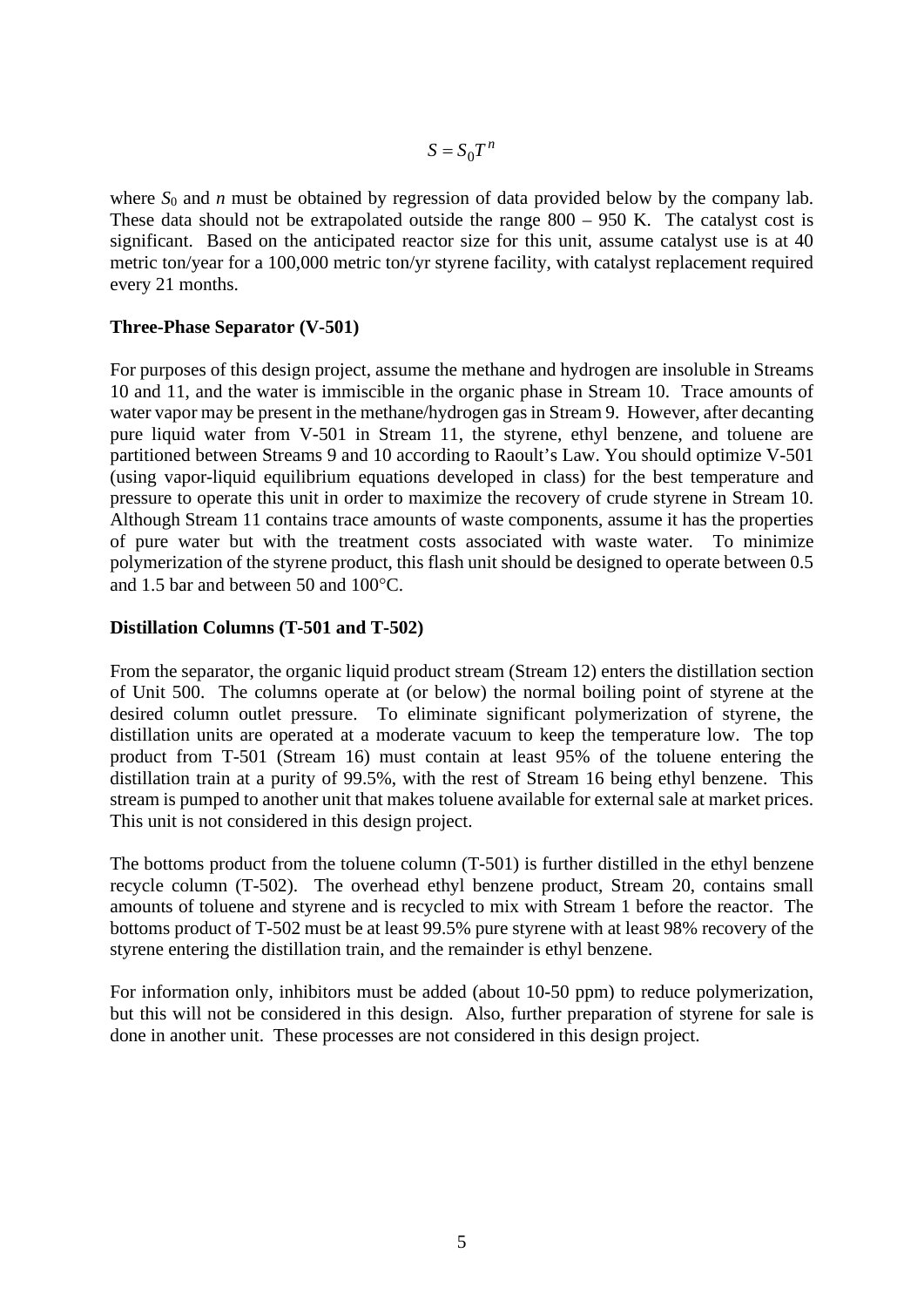#### **Design of Heat Exchangers, E-501 and E-502**

A detailed design of E-501 and E-502 is required for base-case conditions. It should be assumed that cooling water is available at the conditions specified in the Appendix of this problem statement. For this heat exchanger design, the following information should be provided:

- Diameter of shell
- Number of tube and shell passes
- Number of tubes per pass
- Tube pitch and arrangement (triangular/square/..)
- Number of shell-side baffles, if any, and their arrangement (spacing, pitch, type)
- Diameter, tube-wall thickness, shell-wall thickness, and length of tubes
- Calculation of both shell- and tube-side film heat transfer coefficients
- Calculation of overall heat transfer coefficient (you may assume that there is no fouling on either side of the exchanger)
- Heat transfer area of the exchanger
- Shell-side and tube-side pressure drops (calculated, not estimated)
- Materials of construction
- Approximate cost of the exchanger

A detailed sketch of the two exchangers should be included along with a set of comprehensive calculations in an appendix for the design of the heat exchangers. You should use ASPEN Exchanger Design & Rating (EDR) in the ASPEN Plus simulator to carry out the detailed design.

#### **Other Equipment Considerations**

Two streams that are to be mixed are required to be at identical pressures. Pressure reduction is accomplished by adding a reducing valve. For this design, it is assumed that valves are available as needed at no cost. Flow must occur from a higher pressure to a lower pressure. Pumps increase the pressure of liquid streams, and compressors are used to increase the pressure of gaseous streams. For example, locations where pumps are needed are in the liquid streams exiting V-501, T-501, and T-502, and to remove material from any towers operating under vacuum conditions. For this project, assume that pumps and compressors are available as needed at no cost and that there is no cost associated with any pressure increases. However, based on your design, the report should indicate placement of pumps, compressors and valves on the PFD.

#### **Data**

Some data needed to do this project are provided below. Additional property data are available in references [1] and [2].

#### *Fractional Selectivity Data for Toluene*

| Temperature $(K)$            | 800 850 900 950             |  |
|------------------------------|-----------------------------|--|
| Fractional Selectivity $(S)$ | $0.01$ $0.03$ $0.06$ $0.13$ |  |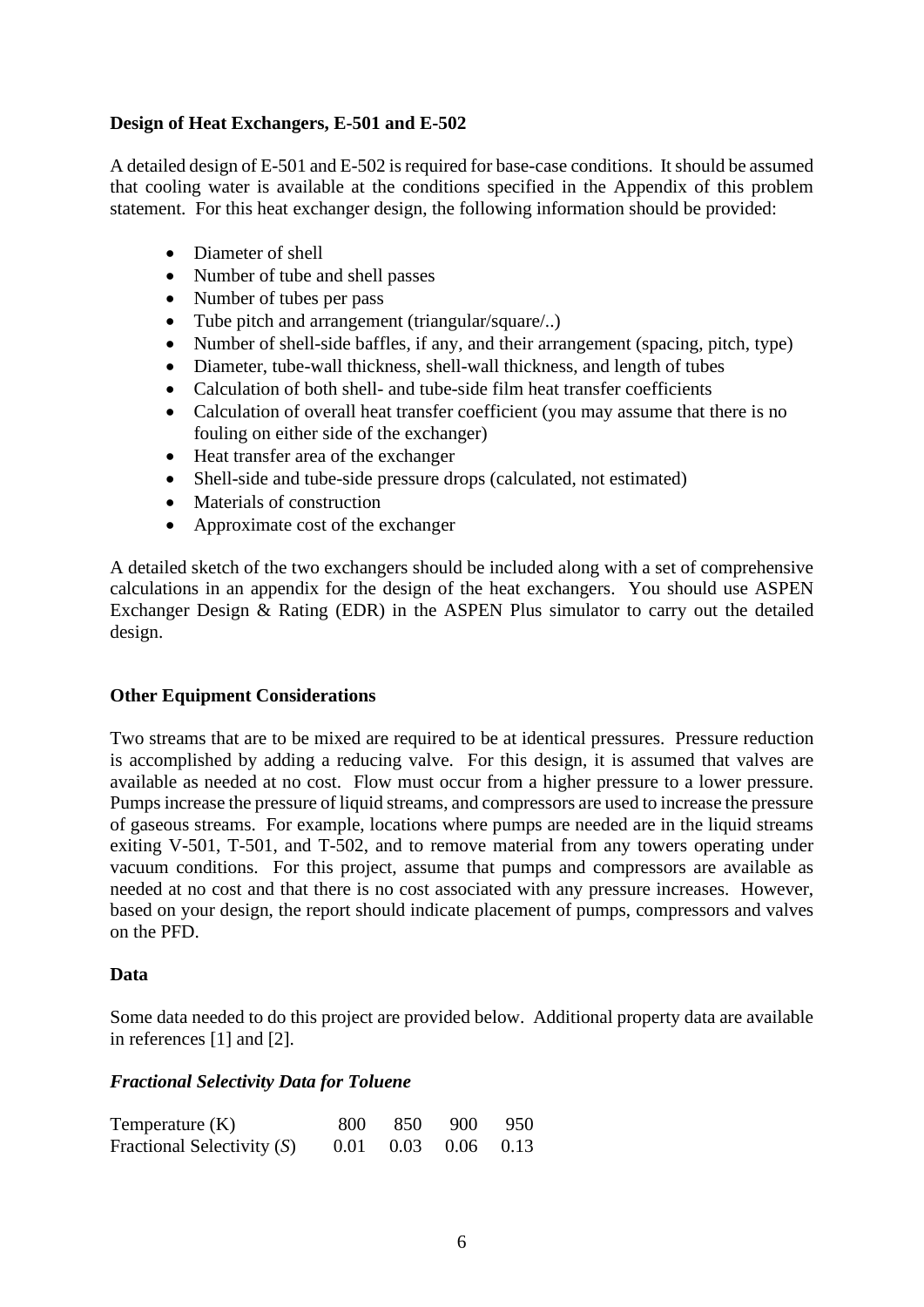#### *Typical Costs and Selling Prices*

#### **Steam/Fuel (cost or credit)**

| Low-pressure steam (446 kPa, saturated)<br>High-pressure steam (4237 kPa, saturated)                                       | Medium-pressure steam (1135 kPa, saturated)                                   | \$5.00/1000 kg<br>\$7.31/1000 kg<br>\$8.65/1000 kg      |  |  |  |
|----------------------------------------------------------------------------------------------------------------------------|-------------------------------------------------------------------------------|---------------------------------------------------------|--|--|--|
| Natural gas or fuel gas (446 kPa, 25EC)<br>Electricity<br>Boiler feed water (at 549 kPa, 90EC)                             |                                                                               | \$3.00/GJ<br>\$0.05/kWh<br>\$2.54/1000 kg               |  |  |  |
| <b>Cooling Water</b><br>available at 516 kPa and 30EC<br>return pressure 308 kPa                                           | return temperature should be no more than 15EC above the inlet temperature    | \$0.16/GJ                                               |  |  |  |
| <b>Refrigerated Water</b><br>available at 516 kPa and 10EC<br>return pressure 308 kPa                                      | return temperature can be no more than 20EC                                   | \$1.60/GJ                                               |  |  |  |
| <b>Process Water</b><br>available at 300 kPa and 25EC                                                                      |                                                                               | $$0.04/1000$ kg                                         |  |  |  |
| <b>Waste Water Treatment</b>                                                                                               |                                                                               | $$5/1000$ kg                                            |  |  |  |
|                                                                                                                            | Recent Chemical Prices (Check current prices in the Chemical Market Reporter) |                                                         |  |  |  |
| Component<br>Ethyl benzene<br>Styrene<br>Toluene                                                                           | Price, \$/kg<br>0.55<br>0.682<br>0.484                                        |                                                         |  |  |  |
| <b>Other Data</b><br>Annual operating hours<br><b>Catalyst Cost</b><br><b>Catalyst Load</b><br><b>Catalyst Replacement</b> |                                                                               | 8000 (330 days)<br>\$1/kg<br>40 metric ton<br>21 months |  |  |  |

## **Economic Analysis**

When evaluating alternative cases, you should carry out an economic evaluation and profitability analysis based on a number of economic criteria such as payback period, internal rate of return, and cash flow analysis. In addition, the following objective function should be used. It is the equivalent annual operating cost (EAOC), and is defined as

 $E A O C = -(product value - feed cost - other operating costs - capital cost annuity)$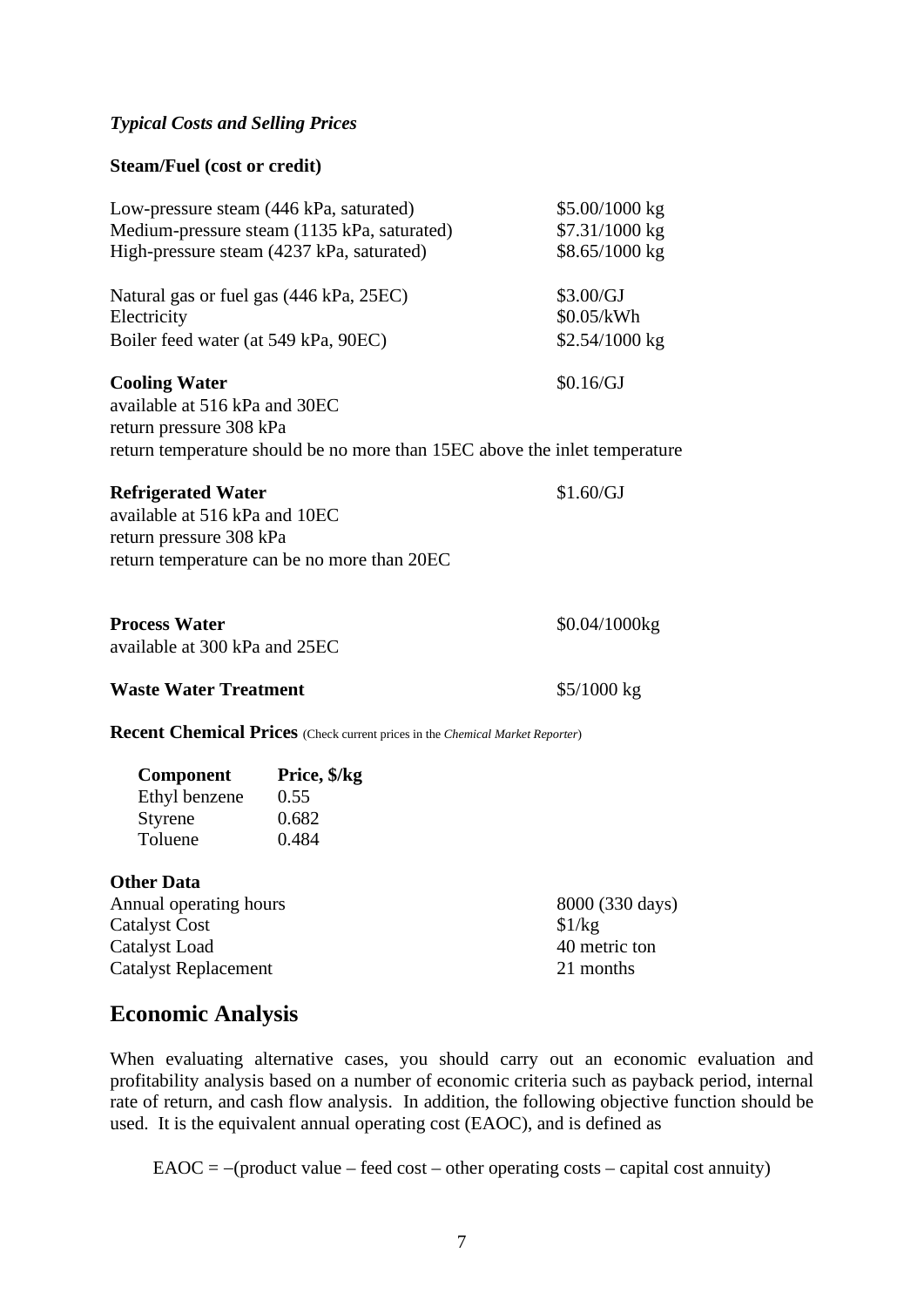A negative value of EAOC means there is a profit. It is desirable to minimize EAOC; *i.e*., a large negative value of EAOC is very desirable.

Utility costs are those for steam, cooling water, boiler-feed water, natural gas, and electricity.

The capital cost annuity is an *annual* cost (like a car payment) associated with the *one-time*, fixed capital cost of plant construction and installation. A list of fixed capital costs on an installed basis ("installed cost") for all pieces of equipment will be provided by mid-March.

The capital cost annuity is defined as follows:

$$
capital cost annuity = FCI \frac{i(1+i)^n}{(1+i)^n - 1}
$$
\n(12)

where *FCI* is the installed cost of all equipment; *i* is the interest rate; and *n* is the plant life, in [y]. For accounting purposes, take  $i = 0.15$  and  $n = 10$ .

For detailed sizing, costing, and economic evaluation including profitability analysis, you may use the Aspen Process Economic Analyzer (formerly Aspen Icarus Process Evaluator) in Aspen Plus. However, it is also a good idea to independently verify the final numbers based on other sources such as cost data given below.

## **Other Information**

You should assume that a year equals 8,000 hours. This is about 330 days, which allows for periodic shut-down and maintenance.

## **Final Comments**

As with any open-ended problem; i.e., a problem with no single correct answer, the problem statement above is deliberately vague. You may need to fill in some missing data by doing a literature search, Internets search, or making assumptions. The possibility exists that as you work on this problem, your questions will require revisions and/or clarifications of the problem statement. You should be aware that these revisions/clarifications may be forthcoming.

Moreover, in some areas (e.g. sizing/costing) you are given more data and information than what is needed. You must exercise engineering judgment and decide what data to use. Also you should also seek additional data from the literature or Internet to verify some of the data, e.g. the prices of products and raw materials.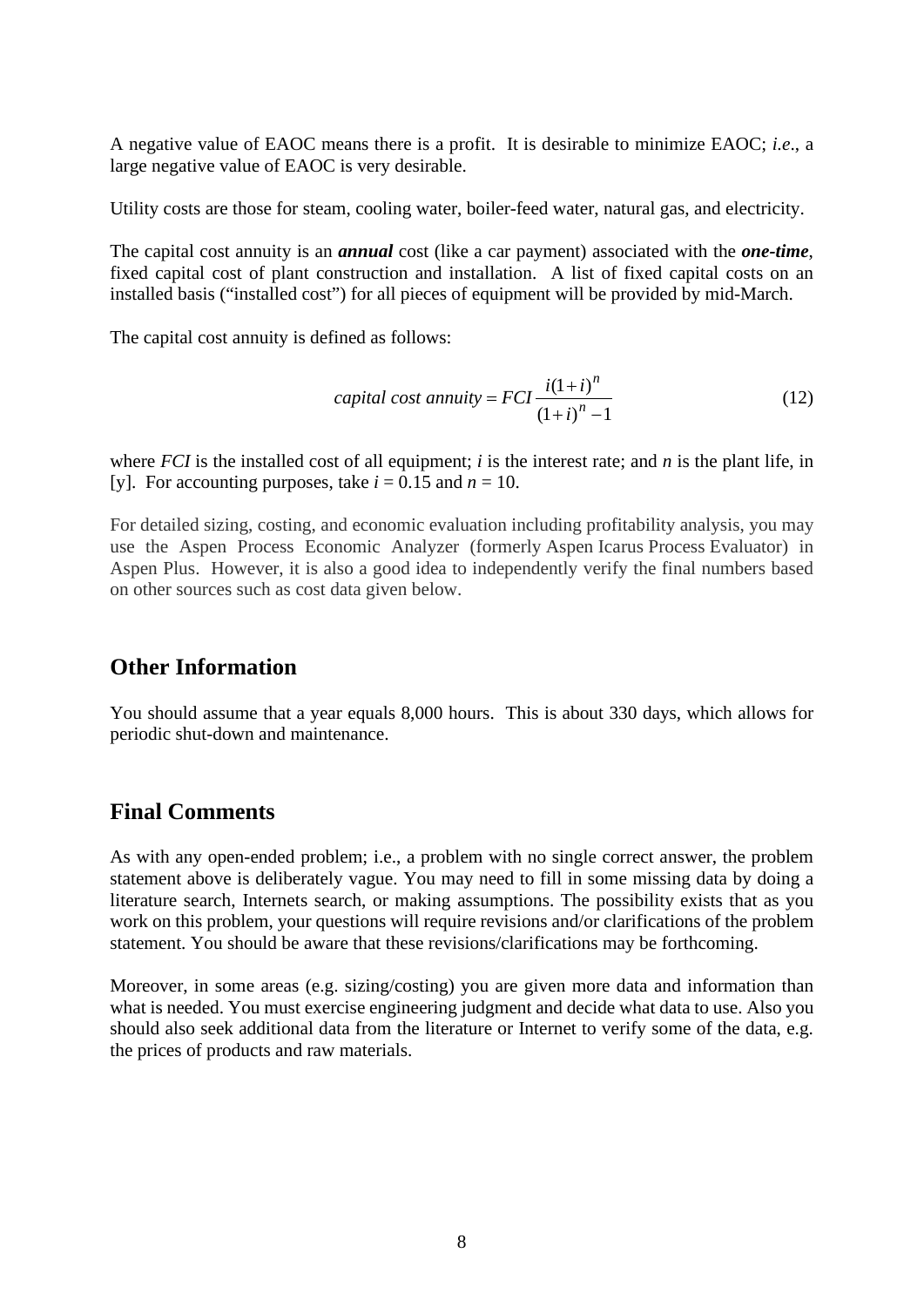## **Appendix 1 Economic Data**

# **Cost Data**

# **Raw Materials**

| Ethyl benzene                                                                                                                                                     | see Chemical Market Reporter |
|-------------------------------------------------------------------------------------------------------------------------------------------------------------------|------------------------------|
| <b>Product</b>                                                                                                                                                    |                              |
| <b>Styrene</b>                                                                                                                                                    | see Chemical Market Reporter |
| <b>Utility Costs</b>                                                                                                                                              |                              |
| Low Pressure Steam (618 kPa saturated)                                                                                                                            | $$6.62/1000$ kg              |
| Medium Pressure Steam (1135 kPa saturated)                                                                                                                        | \$7.31/1000 kg               |
| High Pressure Steam (4237 kPa saturated)                                                                                                                          | $$8.65/1000$ kg              |
| Natural Gas $(446 \text{ kPa}, 25^{\circ}\text{C})$                                                                                                               | \$3.00/GJ                    |
| <b>Fuel Gas</b><br>use this price for fuel gas credit                                                                                                             | \$2.75/GJ                    |
| Electricity                                                                                                                                                       | \$0.06/kW h                  |
| Boiler Feed Water (at 549 kPa, 90°C)                                                                                                                              | $$2.54/1000$ kg              |
| Cooling Water<br>available at 516 kPa and 30°C<br>return pressure $\geq$ 308 kPa<br>return temperature is no more than $15^{\circ}$ C above the inlet temperature | \$0.16/GJ                    |
| Refrigerated Water<br>available at 516 kPa and $10^{\circ}$ C<br>return pressure $\geq$ 308 kPa<br>return temperature is no higher than 20°C                      | \$1.60/GJ                    |
| Deionized Water<br>available at 5 bar and 30°C                                                                                                                    | $$1.00/1000$ kg              |
| <b>Wastewater Treatment</b>                                                                                                                                       | $$50/1000 \text{ m}^3$       |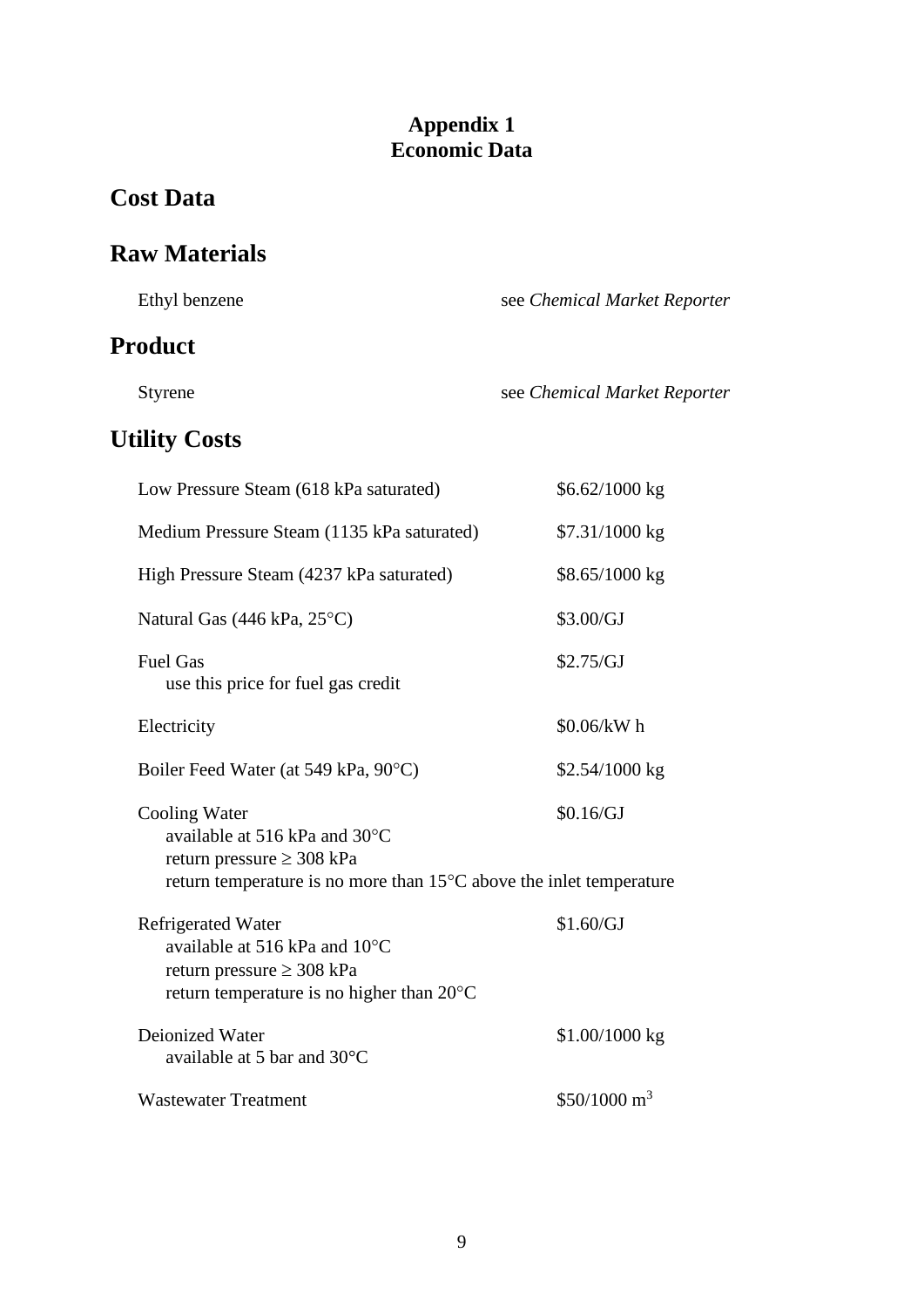# **Equipment Costs (Purchased)**

| $\gamma/m = 5.0$ (diameter, in)                                                                                                                                                                                                       |
|---------------------------------------------------------------------------------------------------------------------------------------------------------------------------------------------------------------------------------------|
| \$100 (flow diameter, in) <sup>0.8</sup><br>for control valve with orifice plate, double the price                                                                                                                                    |
| \$630 (power, $kW$ ) <sup>0.4</sup>                                                                                                                                                                                                   |
| Heat Exchangers \$1030 (area, m <sup>2</sup> ) <sup>0.6</sup><br>add 25% additional for boilers or evaporators                                                                                                                        |
| \$770 (power, kW) <sup>0.96</sup> + \$400 (power, kW) <sup>0.6</sup><br>assume 70% efficiency                                                                                                                                         |
| \$2.18 $\times$ 10 <sup>5</sup> (power output, MW) <sup>0.6</sup><br>assume 65% efficiency                                                                                                                                            |
| \$635 (duty, $kW$ ) <sup>0.8</sup><br>assume 80% thermal efficiency<br>assume can be designed to use any organic compound as a fuel                                                                                                   |
| $[1.67(0.959 + 0.041P - 8.3 \times 10^{-6}P^2)] \times 10^{2}$<br>$z = (3.17 + 0.2D + 0.5 \log_{10}L + 0.21 \log_{10}L^2)$<br>$D =$ diameter, m 0.3 m < $D$ < 4.0 m<br>$L =$ height, m $3 < L/D < 20$<br>$P =$ absolute pressure, bar |
| assume to be \$1 million                                                                                                                                                                                                              |
| if added to feed section $-$ \$50,000 per separator                                                                                                                                                                                   |
|                                                                                                                                                                                                                                       |